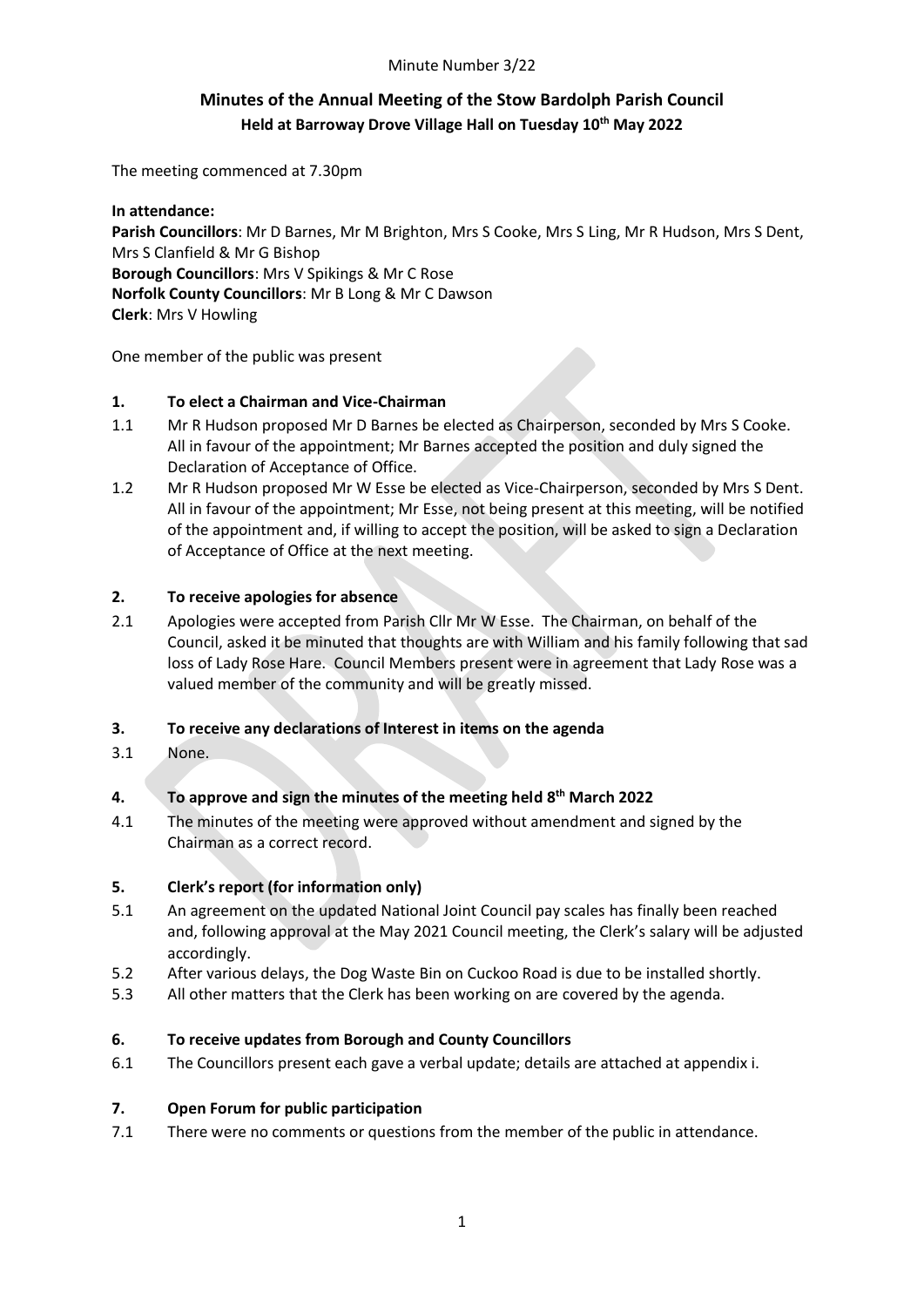### **8. To discuss any Highway Matters**

- 8.1 A report on all previously reported issues had been circulated to Members ahead of the meeting (and is attached at appendix ii).
- 8.1a Cllr Dawson reported that he has been liaising directly with NCC Highways regarding the poor state of the road outside The Old School, Barroway Drove and a repair (rather than patching) will be scheduled in the near future.
- 8.1b It was agreed that the issue of a leak on The Causeway, which has been reported numerous times to Anglian Water, but has still not been properly investigated or repaired, should be reported to Elizabeth Truss and her help in resolving the matter be requested.
- 8.2 The following issues were highlighted and will be reported to NCC Highways:
	- Potholes on sides of the road between Wards Chase and junction with Low Road
	- Potholes on Outwell Road (near Doubledays) that have had unsatisfactory repair
- 8.3 The application for CIL funding to provide a Trod between Wimbotsham and Stow Bridge was unsuccessful; other options for funding are currently being investigated.
- 8.4 No other Highways Matters were discussed.

### **9. To discuss any Street Light Matters**

9.1 No faults were reported.

### **10. To discuss Planning Matters**

- 10.1 The Council noted the results of previous applications and the responses from the Planning Advisory Group to applications received for consultation since the last meeting (see report attached to May 2022 agenda).
- 10.2 Two planning applications were considered by the council:

| Application no. | <b>Application details</b>                                                                                                                   | <b>Parish Council comments</b>                             |  |
|-----------------|----------------------------------------------------------------------------------------------------------------------------------------------|------------------------------------------------------------|--|
| 22/00570/F      | Proposed extension to dwelling and<br>detached garage at Arch House<br>The Causeway, Stow Bridge                                             | The Council <b>RESOLVED</b> to support this<br>application |  |
| 22/00576/F      | Extension to side and rear first floor,<br>internal alterations and construction of<br>garage at Prestbury House<br>Cuckoo Road, Stow Bridge | The Council RESOLVED to support this<br>application        |  |

10.3 No other planning matters were discussed.

### **11. To review and agree membership of subcommittees, working groups and outside bodies**

11.1 Membership of subcommittees, working groups and outside bodies for 2021-22 agreed as detailed below:

**Stow Bardolph Charity:** Mr R Hudson, Mrs S Cooke

**Planning Advisory Group**: Mr D Barnes, Mr M Brighton, Mrs S Cooke, Mr G Bishop **Hundred Acre Charity**: Mr R Hudson, Mrs S Cooke, Mr D Barnes

11.1a The governing document of the Stow Bardolph Charity is currently under review and consequently membership details may change in the near future; it is therefore likely that this will be brought back to the Council for further discussion in due course.

# **12. To review and agree the Council's Insurance cover for the coming year**

12.1 The Council **RESOLVED** to continue their current insurance arrangements with Hiscox and enter in to a new three-year agreement. The schedule and premium for the coming year were reviewed and approved.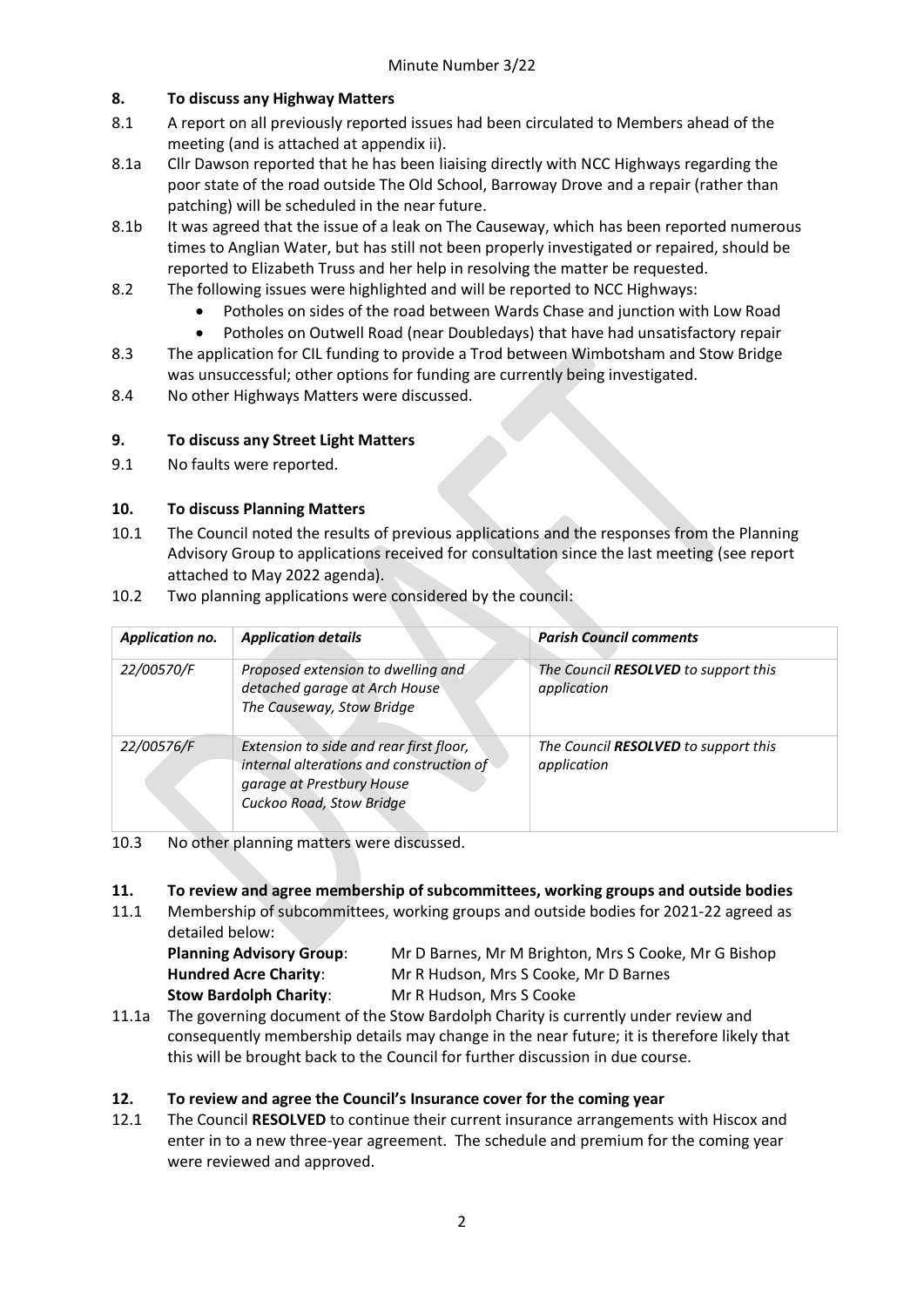### **13. To discuss and agree Finance Matters**

- 13.1 The Council **RESOLVED** to accept the year-end financial report and bank reconciliation as a true record of the Council's financial transactions for 2021-22.
- 13.2 The Internal Audit had been completed by Mapus Smith & Lemmon Accountants, who confirmed that correct accounting procedures had been followed throughout the year; no recommendations were made. The Council **RESOLVED** to accept the Internal Audit Report.
- 13.3 The Council agreed that it met the criteria to declare itself exempt from review by the External Auditors; the Chairman thereupon signed the Certificate of Exemption.
- 13.4 The Council **RESOLVED** to approve the Annual Governance Statement. The Chairman signed the Annual Governance Statement section of the Annual Governance and Accountability Return (AGAR) on behalf of the Council.
- 13.5 The Council reviewed the Accounting Statements. The Council **RESOLVED** to approve the AGAR Accounting Statement. The Chairman signed the Accounting Statements section of the AGAR on behalf of the Council.
- 13.6 The council **RESOLVED** to approve the updated Asset Register.
- 13.7 The following payments were approved:

| Date     | Payee                              | <b>Details</b>                      | <b>Amount</b> | Cheque no.   |
|----------|------------------------------------|-------------------------------------|---------------|--------------|
| 19/04/22 | E-on                               | Electricity for streetlighting      | 470.48        | Direct Debit |
| 10/05/22 | King's Lynn IDB                    | Drainage rates                      | 139.69        | #101165      |
| 10/05/22 | Westcotec                          | Streetlight maintenance April & May | 55.58         | #101166      |
| 10/05/22 | Came &<br>Company                  | Insurance premium                   | 697.11        | #101167      |
| 17/06/22 | <b>Information</b><br>Commissioner | Data Protection Registration        | 35.00         | Direct Debit |

### 13.8 There were no requests for donations.

### **14. To discuss correspondence regarding parking at Bardolph Place**

14.1 The Council has received an email outlining parking issues in Bardolph Place – this was forwarded to Members ahead of this meeting. The Clerk has contacted NCC Highways and it is believed the land in question belongs to them, therefore any changes made to the current arrangements would need to be paid for by the residents. The Clerk will convey this information to the correspondent.

### **15. To receive items for the next agenda**

- 15.1 To discuss flooding concerns, including whether a Flood Risk Plan should be completed
- 15.2 Review of banking arrangements for the Council

*The Chairman closed the meeting at 8.44pm. The next meeting is due to take place on 12 th July at Stow Bridge Village Hall (time to be confirmed).*

Chairman ......................................

Date .........../........./...............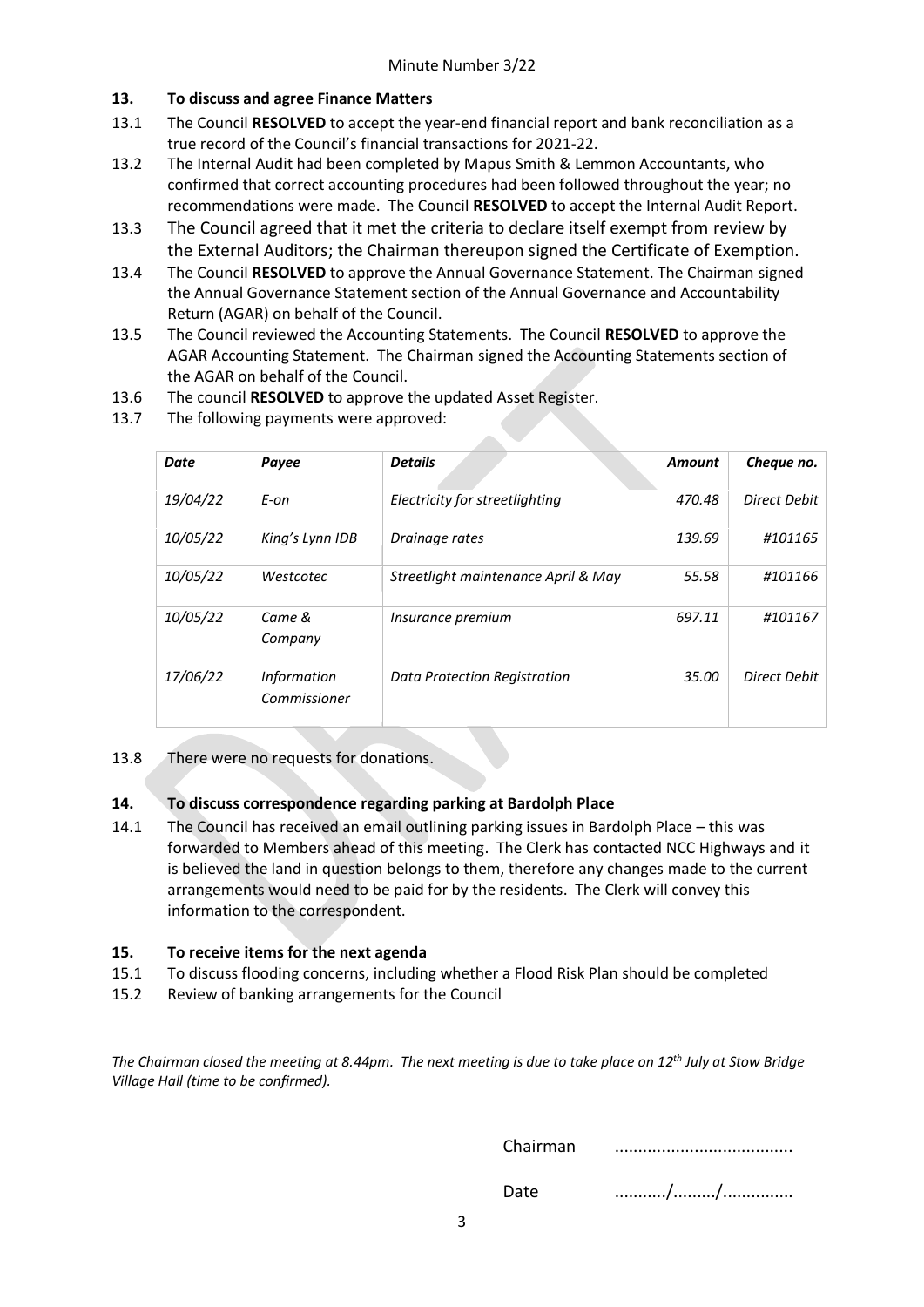# **SBPC Minute no 3/22 Appendix i**

Verbal reports from Borough & County Councillors included:

### **Cllr Spikings**

Will be attending, with Cllr Rose, various events throughout their patch to commemorate HM The Queen's Palatinum Jubilee; this will include presenting children in some schools in the area with Jubilee Coins.

A new Borough Mayor, Lesley Bambridge, will be inaugurated tomorrow.

Planning matters are taking up a great deal of Cllr Spikings time at present.

### **Cllr Rose**

Revised bin collection days come into force this week.

Details of all the Borough Council Jubilee events are available on their website.

Cllr Rose continues to be involved in Internal Drainage Board meetings; there are no further updates on the (lack of) agitation dredging to report currently.

The next Safer Neighbourhood Panel Meeting (SNAP) is due to take place on 20<sup>th</sup> July. These meetings are used to set Police priorities for the local area; however, attendance recently has been low, and therefore help in promoting these to parishioners is requested.

There are continuing concerns on the state of the Queen Elizabeth Hospital building, with 1500 props currently being used to sustain it.

### **Cllr Long**

The Borough Council has had email server issues recently, with some emails going missing and therefore some may need to be resent.

Cllr Long recently used his Councillor Allowance to help a tree planting initiative in Magdalen Parish.

### **Cllr Dawson**

Two options for devolution are currently being explored by Norfolk County Council – more information to follow in due course.

Norfolk County County has reviewed the Wisbech Incinerator Proposal and believe current capacity for waste disposal in the area is sufficient and will therefore be stating their opposition to the project.